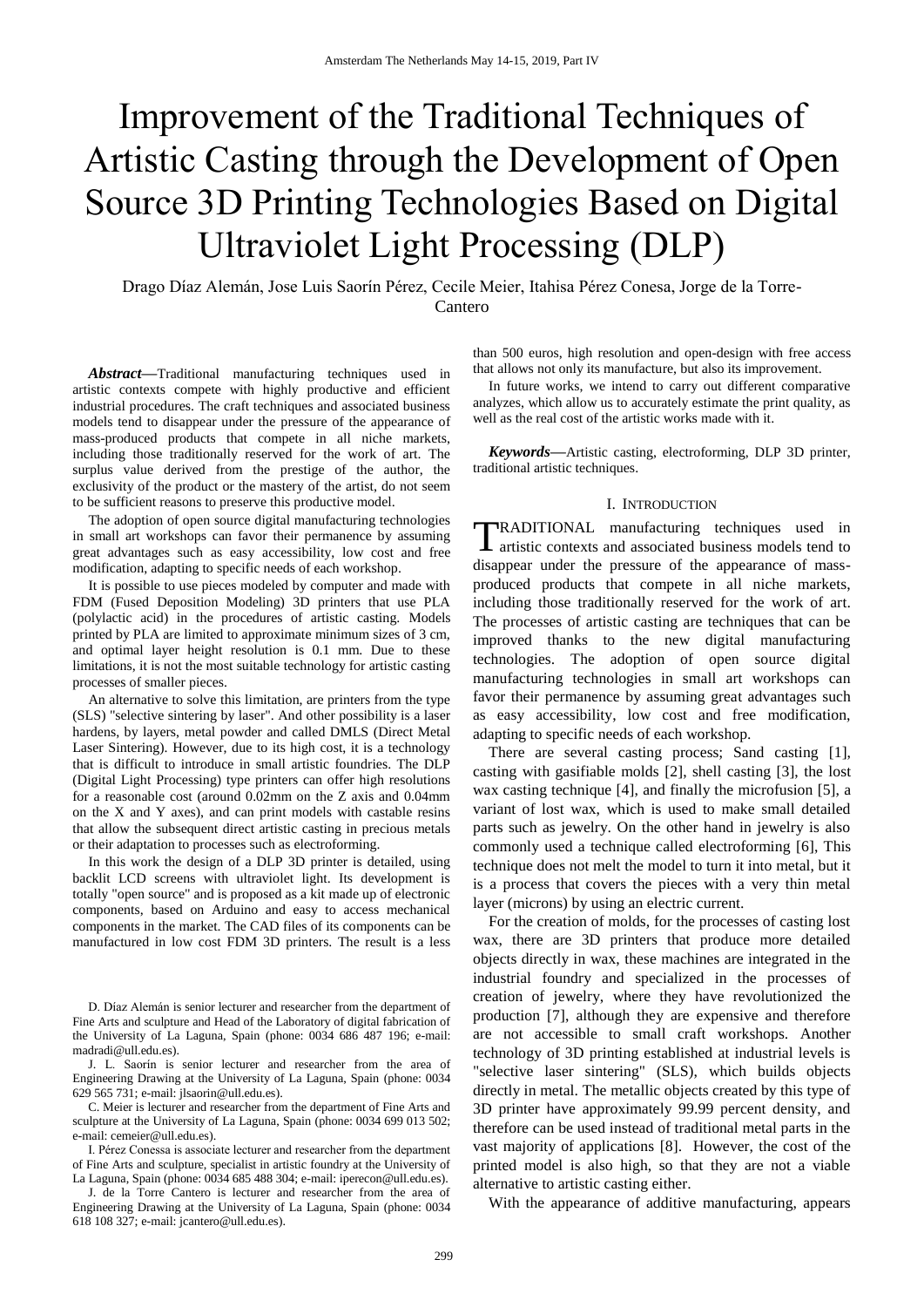the idea of replacing wax models used in casting with lost wax by computer-designed models manufactured using lowcost 3D printers. To make these models there are two different materials, the PLA used by the FDM (Fused Deposed Material) printers and the resin used by the DLP (Digital Light Processing) printers. Computer-designed models allow for greater complexity than can be achieved with the use of traditional hand-modeling techniques [9, 10].

This form of construction, where the successive layers of material are placed adapting to the required shapes, produces a laminar texture in the objects that represent a problem for the creation of final pieces. This texture can be smoothed, either by physicochemical processes or by using high resolution printers. In Figure 1, we can see the results obtained by using the two models of low cost printers indicated (FDM and DLP). It can be seen, on the one hand how the model of a PLA figure of 10 cm in height, used as a mold in the process of lost PLA, leaves a clear laminar texture in the bronze figure. On the other hand, the 2 cm high resin model also leaves a laminar texture when the piece is covered with bronze using the electroforming technique.



**Fig 1** Examples of figures made by PLA and resin molds.

In this article, it is proposed, from the FabLab of the University of La Laguna (ULL), the construction of an open source DLP type printer, which improves the resolution of existing low cost printers. This proposal aims to provide an accessible and modifiable digital manufacturing tool, so that small art workshops can use these technologies, through manufacturing spaces such as makerspaces, for the creation of metal pieces less than 2 cm tall.

It is important to point out that a complementary objective of this work is to provide a new open design, in

addition to existing initiatives within the maker's philosophy where developments are accessible by the developer community. The proposed design is designed to be carried out in digital manufacturing spaces that already have 3D FDM type 3D printing machines or even laser cutting machines (although this last machinery is not essential.)

#### II.MATERIALS AND METHODS

#### *A.Improving the resolution of low cost 3D printers*

The resolution of 3D printers of the FDM type is conditioned by the manner of manufacturing the objects, by means of stacked layers of molten material. The molten PLA comes out of a nozzle that is normally 0.4 mm, which allows obtaining a resolution on the x, y (width and length) of 0.4 mm (400 microns). The resolution of the z axis depends on the motors and screws used to move the nozzle on the z axis. Usually in these printers, the precision can range between a maximum of 0.05 mm and a minimum of 0.3 mm. This comes to give the height of each layer that is built, so the layers have a resolution of between 50-300 microns.

DLP printers do not deposit a thread, but manufacture by a light that passes through an LCD screen and hardens a photosensitive resin. In this case, the resolution of the x and y axes depends on the resolution of the screen. Low-cost 3D printers of this type usually have a resolution of 2560 x 1440 pixels for a 5.5-inch screen (often referred to as 2K screens). This comes to give a detail of the axes x and y of 40 microns. The resolution of the z-axis, as in the PLA printers, depends on the motors and screws used to move the printing table on the z-axis. In most low-cost printers are usually between 35 - 50 microns

| <b>TABLE I</b> |                                                      |                     |                     |  |
|----------------|------------------------------------------------------|---------------------|---------------------|--|
|                | COMPARING THE RESOLUTION OF THE FDM AND DLP PRINTERS |                     |                     |  |
|                | <b>Resolution</b>                                    | Low cost 3D Printer | Low cost 3D Printer |  |
|                |                                                      | <b>FDM</b>          | DI P                |  |
|                | Resolution X, Y                                      | 400 microns         | 40 microns          |  |
|                | Resolution Z.                                        | $50 - 300$ microns  | $35 - 50$ microns   |  |

In order to improve these resolutions it is proposed to create a printer that improves on the one hand the quality of the LCD panel, which influences the resolution X, Y and on the other hand the mechanical characteristics of motors and screws that directly influence the resolution on the Z axis In this research work, we intend to design a DLP printer that can have 30% more resolution in all three axes. This will be possible in the x and y axes, changing the LCD screen with a resolution of 2K for a screen with more resolution, in this case 3940 x 2160 pixels (they are called 4K screens). This comes to give a resolution of 30 microns on the x and y axis. On the other hand, if a motor with a lower rotation step (0,9 degree Nema17 stepper motor) and a higher quality lead screw is selected (Ball screw), the layer height (z-axis) can be improved to 20-25 microns. It is expected that with these resolutions, the problem of the laminar texture will be solved.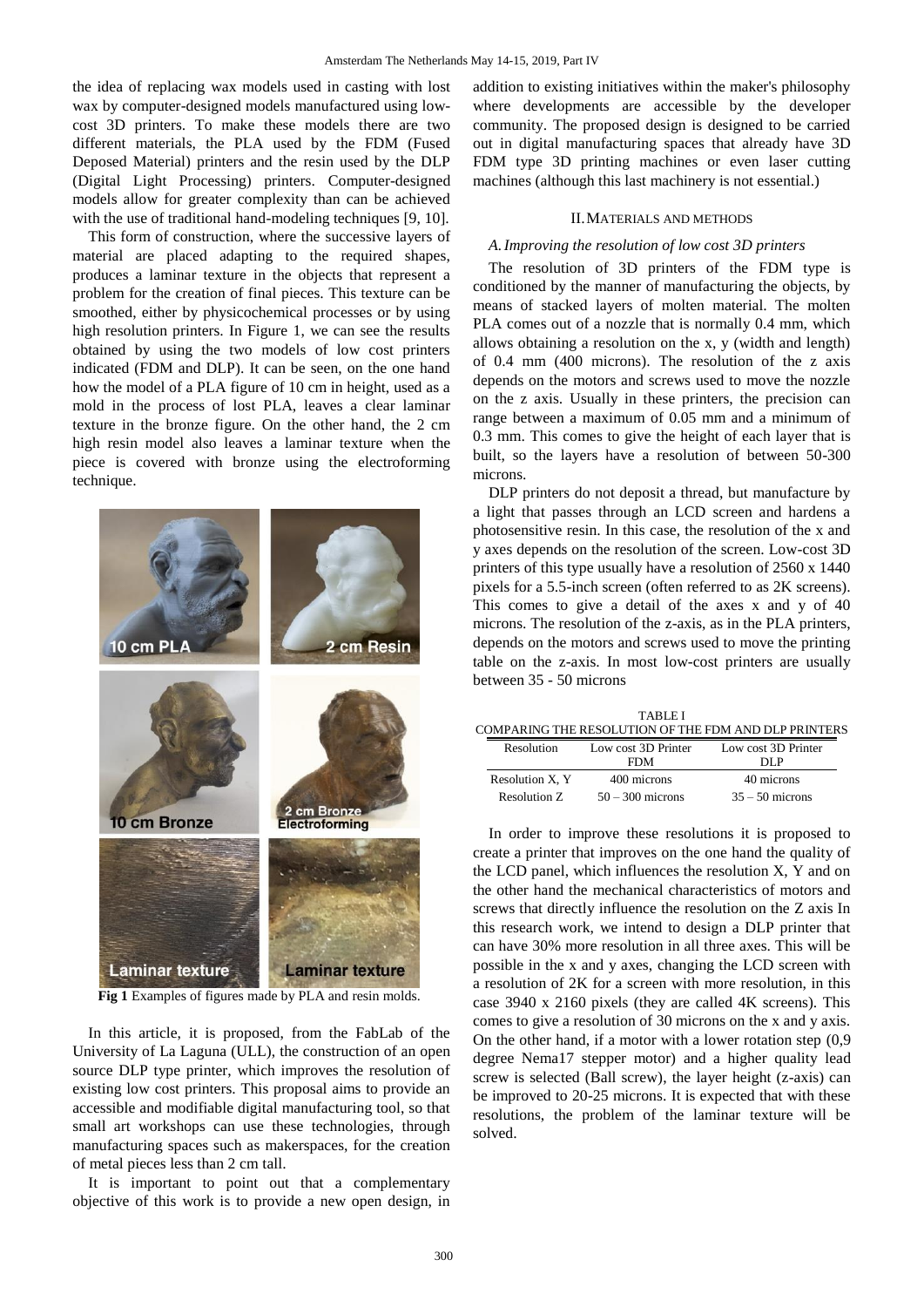| <b>TABLE II</b>                                    |                   |  |
|----------------------------------------------------|-------------------|--|
| <b>EXPECTED RESOLUTIONS OF 3D PRINTER DESIGNED</b> |                   |  |
| <b>Estimated Resolution</b>                        | DLP 3D Printer    |  |
|                                                    | FabLab ULL        |  |
| Resolution X.Y                                     | 30 microns        |  |
| Resolutionn Z                                      | $20 - 25$ microns |  |
|                                                    |                   |  |

#### *B.Design of a high resolution and low cost DLP printer*

The use of better quality elements directly influences the final price of the printer, so the proposal of this article is to develop a high resolution DLP printer, but whose price is equal to or lowers than the low cost models existing in the market. It is also intended that the printer be open source, so that any artistic workshop can access the manufacture and modification of it, without additional costs.

DLP printers have traditionally been more expensive than FDM printers, however in recent years there have been open source proposals for this type of printers, as well as low cost proprietary models. Among the open source initiatives stands out the one carried out by Josep Prusa, creator of the Prusai3 FDM printer. The printer Prusai3 has been for years, the printer selected as a gateway in the world of digital manufacturing, since it combined a low price, with the ability to manipulate and improve the printer itself [11]. In 2018, Prusa Research, launched Prusa SL1 3D resin printer (DLP), with the same philosophy of low cost and open source of its FDM models. This printer is equipped with a high resolution LCD panel (4K) and its current price is 1599 euros or 1299 if you buy the kit to assemble it yourself (https://www.prusa3d.es/6472-2/). On the other hand, there are resin printers that, despite not being open source, can be considered very low cost and therefore an interesting option for small art workshops. Among this type of printers stands out the Wanhao Duplicator 7, manufactured by Wanhao in China. This company, of recent appearance, since it began to sell out of China in the year 2012, has as main characteristic its low price and acceptable qualities. In particular, the Wanhao Duplicator 7 model can be obtained for around 550 euros and offers a 2K LCD panel and better resolutions than any FDM printer.

Taking as reference these two options of 3D printers, the prusa SL1 as an open source model and the Wanaho Duplicator 7 as a low cost model, it is intended to design an open source printer that combines both working philosophies, the high resolution of the first and the low cost of the second. To do this, a design is proposed that allows the printer to be built, using methods that can be replicated by any user at a very low cost. Among the chosen design options, a repository of 3D pieces will be created to print on PLA in 3D printers of the FDM type, a list of prepared pieces will also be made for its manufacture by cutting machine, a free control software will be chosen and finally the printer will be provided with a low-cost open source electronics such as Arduino. However, and in order to achieve higher resolution and therefore minimize the effect of the laminar texture, the printer will be provided with a 4K LCD panel, a 0,9 degree Nema17 stepper motor and a precision ball screw.

For the design of the first functional prototype, the components of the printer have been divided into several categories: Parts for 3D printing, parts for laser cutting, electronic components and mechanical parts purchased. In

Figure 2 you can see an image of the CAD design of the printer.



**Fig. 2** Full design of the high resolution 3D printer FabLab ULL.

### *1) 3D Printed parts*

The design of the pieces has been made with the Fusion360 application, a free 3D modeling software for small businesses and DIY enthusiasts. The pieces are currently in the final modeling phase, as they are being printed and tested using a prototype to ensure that the design is correct. Once we have the final design of all the printed components, the files (in STEP neutral format and in f3d format) will be included in a repository so that anyone can access them, both to print them and to modify them.

A total of 17 components have been designed, with a total of 31 different pieces that make up all the non-metallic parts of the structure (figure 3).



**Fig. 3** All the non-metallic parts of the structure

After analyzing all the components, one by one (Figure 4), of the DLP printer designed by the FabLab ULL and assuming that they are replicated in a 3D printer type FDM, it is obtained that a printing time of 84.93 hours and approximately one kilo of PLA with a cost estimate of 49 euros.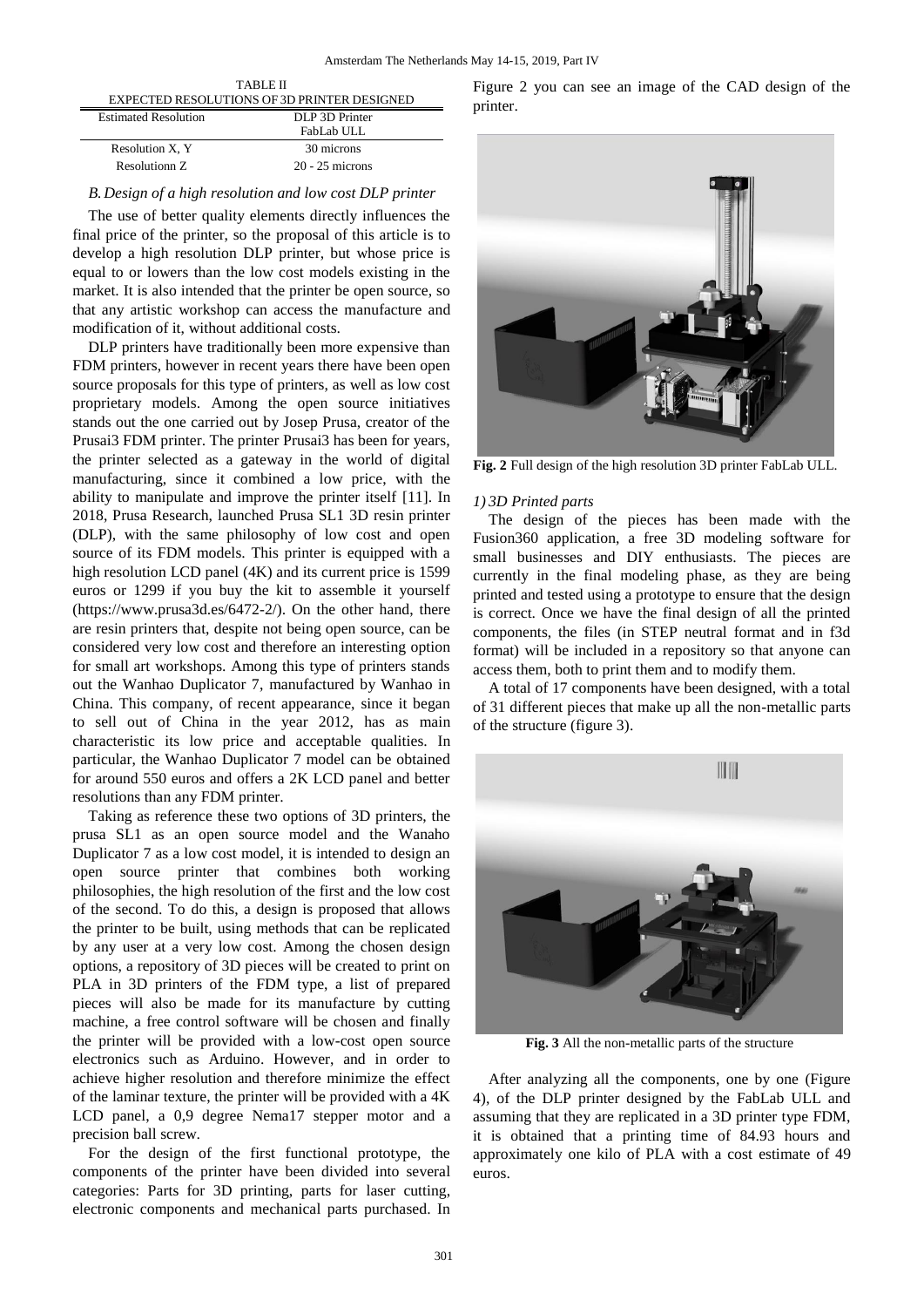

**Fig. 4** Calculation of printing times, material expense and price of each component

A sample of some of the printed pieces, for the creation of the first prototype can be seen in figure 5. In the image it can be seen the assembly of some of the electronic and mechanical elements to validate the design of the pieces.



**Fig. 5** 3D printed parts

# *2) Laser cutting parts*

Two pieces have been designed to be carried out by cutting machines (scissors can be used in case of not having said machinery). The parts designed for this procedure are the reflection cover and the top cover. In the repository the DXF and PDF files of these parts developments will be added so that these pieces can be made by any user. The reflection cover will need to be constructed with a reflective material. The estimated cost in material for the two pieces is around 5 euros. In Figure 6 you can see the development drawing of the reflection cover.

**Fig. 6** Development drawing of the reflection cover

#### *3) Electronic components*

In this section, highlights the Arduino Mega 2560 with

RAMP 1.4 including the DRV8825 drivers, as well as the LCD Panel (5.5 inch 2160x3840) with video board. This panel called 4K will improve the resolution of the printer in X and Y and is the most expensive component of the designed printer, with a cost higher than 200 euros. Also included in this section is a 0,9 degree Nema17 stepper motor. This motor allows that the movement in the Z axis has greater precision and therefore a better resolution. The rest of the electronic components include the 405 nm UV LED, the switches, two fans, two connectors and a 12 V 5A power supply. Some of these components can be seen mounted on the base in Figure 5 and the total cost of all of them can be calculated at 278.35 euros.

### *4) Mechanical parts purchased*

This section includes those mechanical parts that are purchased by the user, such as V-slot 20x20 mm extruded aluminum profiles, the flexible shaft coupling, the Ball Screw, four V wheels and all the screws necessary for the assembly of the set (Figure5). The total cost of these pieces amounts to 108.93 euros. This price can be lowered significantly if the screw is installed of a lower quality choosing a Lead Screw 8 mm Thread 2 mm (300 mm length) with anti-backlash system (most of the low cost 3D DLP printer use this screw).

#### *5) Control Software*

For the management and preparation of the 3D models, one of the free and open source programs existing today will be chosen. Some of them are quite used, for example Photonic3D (suitable for developments with Rasperry Pi), or Creation Workshop Slicing and Control Software (suitable for Windows, Mac, Arduino,..). Many low-cost DLP printers recommend the use of some of these programs and for the prototype developed in the FabLab ULL, Creator Workshop has been chosen. The control software will be included in the documentation repository of the designed printer.

# III. RESULTS

As a result of the design process of all the parts and the selection of components, it is obtained that the final cost foreseen for the printer, amounts to 441.3 euros. Table 3 shows the breakdown of the cost of the components according to their classification:

TABLE III EXPECTED COST OF THE 3D DLP PRINTER:

| Pieza                      | Cost in euros $a$ |
|----------------------------|-------------------|
| 3D printed parts           | 49,0              |
| Laser cutting parts        | 5,0               |
| Electronic components      | 278,4             |
| Mechanical parts purchased | 108,9             |
| <b>Control Software</b>    | $\Omega$          |
| <b>TOTAL</b>               | $441.3$ euros     |

As described in section A, the expected resolutions (theoretical) of the printer designed in the FabLab of the University of La Laguna are the following: